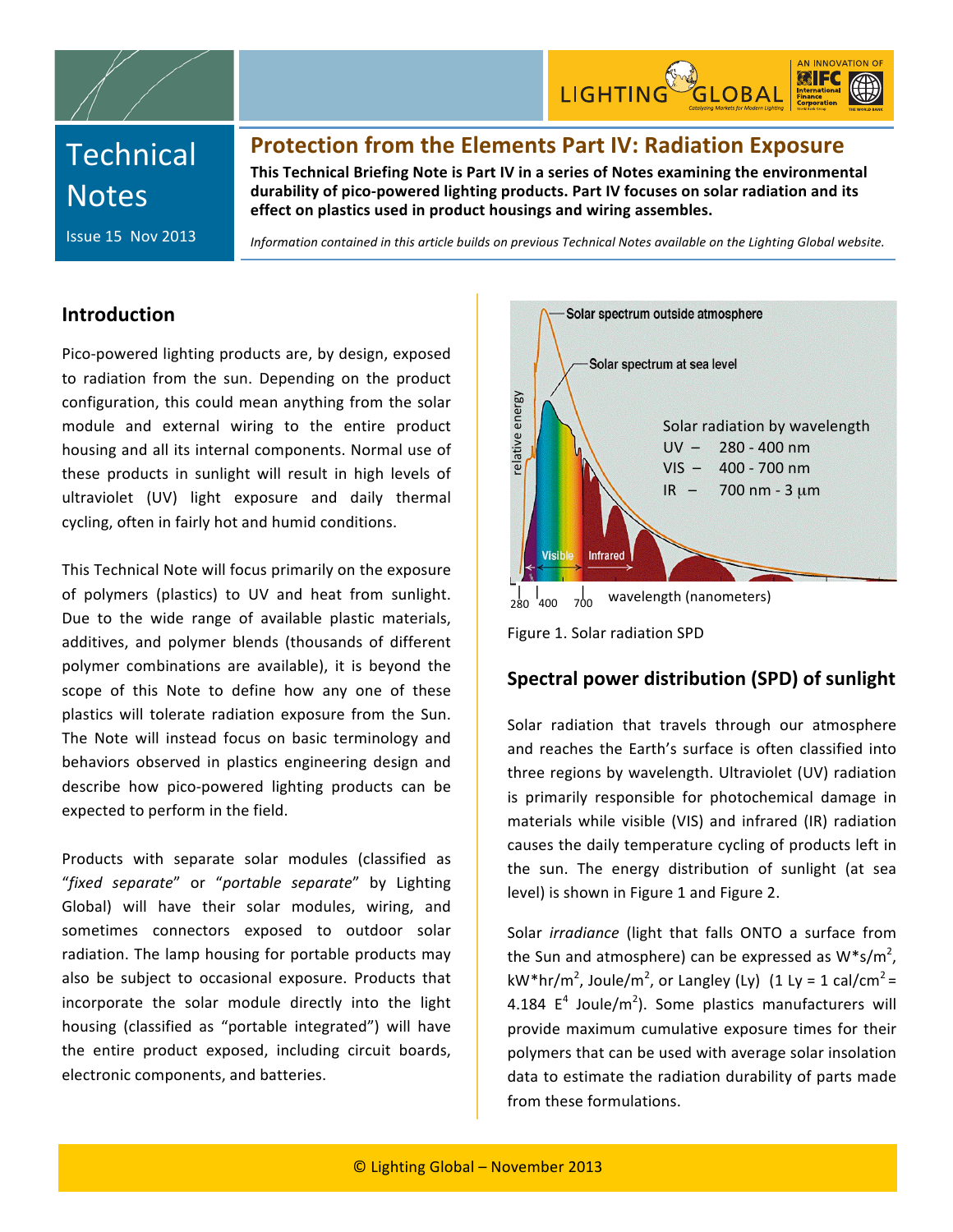# **Protection
from
the
Elements
Part
IV:
Radiation
Exposure**

### **Issue
15

November
2013**



Figure
2.
Solar
spectrum
energy distribution

# **Ultraviolet
(UV)
radiation damage**

Long-term exposure to UV radiation below 400 nm can cause
degradation
of
some
plastic
materials.
This
high‐ energy
 radiation
 can
 break
 molecular
 bonds
 in
 the polymer
 chains
 and
 lead
 to
 the
 formation
 of
 free radicals. This can result in discoloration (bleaching in dark opaque materials and yellowing in light colored and
transparent
materials),
a
weakening
of
the
physical properties
 (often
 manifested
 as
 the
 plastic
 becoming inflexible
and
brittle),
and
external
chalking.

Solar
 UVB
 radiation
 between
 280 – 315
 nm
 has
 the most
energy
and
typically
causes
the
most
UV
damage.

#### **Yellowing**

Some plastics turn yellow with exposure to UV radiation. Discoloration can be a surface phenomenon or
it
can
penetrate
deep into
the
material
depending
on the
 polymer
 type. This
 can
 pose
 a
 problem
 with
 the appearance
of
the
product
as
well
as an
indication
that UV
damage
is
occurring.

There
are
several
known
and
suspected
photochemical mechanisms for
the
yellowing
of
plastics.
The
change
in color is a symptom of UV damage and is caused by increased
 absorption
 of
 blue
 light.
 Higher
 blue absorption reduces the overall optical transmission of clear
plastics
and
changes the
color
temperature
of
the transmitted
 light (decreasing
 the correlated
 color temperature
(CCT) of
light
from
an
LED,
for
example).

For
 surface
 phenomenon in
 opaque
 materials, oxidation
 occurs
 that
 changes
 the
 chemical
 structure and
 reflective/
transmissive
properties
of
 the
material. Even though this oxidation does not penetrate deeply into
the
material,
it
can
still
weaken
plastics
by
allowing surface
cracking
(notch
sensitivity).

#### **UV
resistance**

Some plastics are naturally resistant to UV damage, while others can be made UV resistant through the use of
 additives.
 These
 additives
 fall
 into three main categories
and
provide
differing
degrees
of
protection. Most
polymer
base
materials
can
be
protected
from
UV damage
by
the
use
of
appropriate
additives.

Absorbers - The most common UV absorber is carbon black, a small particulate that can be added in varying concentrations (typically
 2‐3%) to the polymer feedstock.
 Absorber
 molecules
 work
 by
 absorbing incoming UV radiation and converting, or re-emitting, the radiation at longer, lower energy IR wavelengths, essentially converting the UV radiation into heat. PVC wire insulation is commonly treated with carbon black.

Other absorbers include pigment formulations of titanium dioxides (TiO<sub>2</sub>), benzophenones, and benzotriazoles. Different
 pigments
 are
 suitable
 for different
plastic
types
and
desired
color.

**Quenchers** – Nickel quenchers are often used in agricultural
 thin
 film
 applications
 where
 chemical interaction
with
pesticides
and
other
chemicals
may
be a concern for other types of absorbers and stabilizers. Quenchers work much like absorbers, where the quencher
molecules
absorb
 the
energy
of
 the
polymer chromophores and re-emit lower energy IR and fluorescent
radiation.

**Stabilizers** – Hindered
 Amine
 Light
 Stabilizers
 (HALS) work differently than absorbers and quenchers. HALS interact
 with
 the
 free
 radical
molecular
 bonds
 created by UV radiation and stabilize those bonds to essentially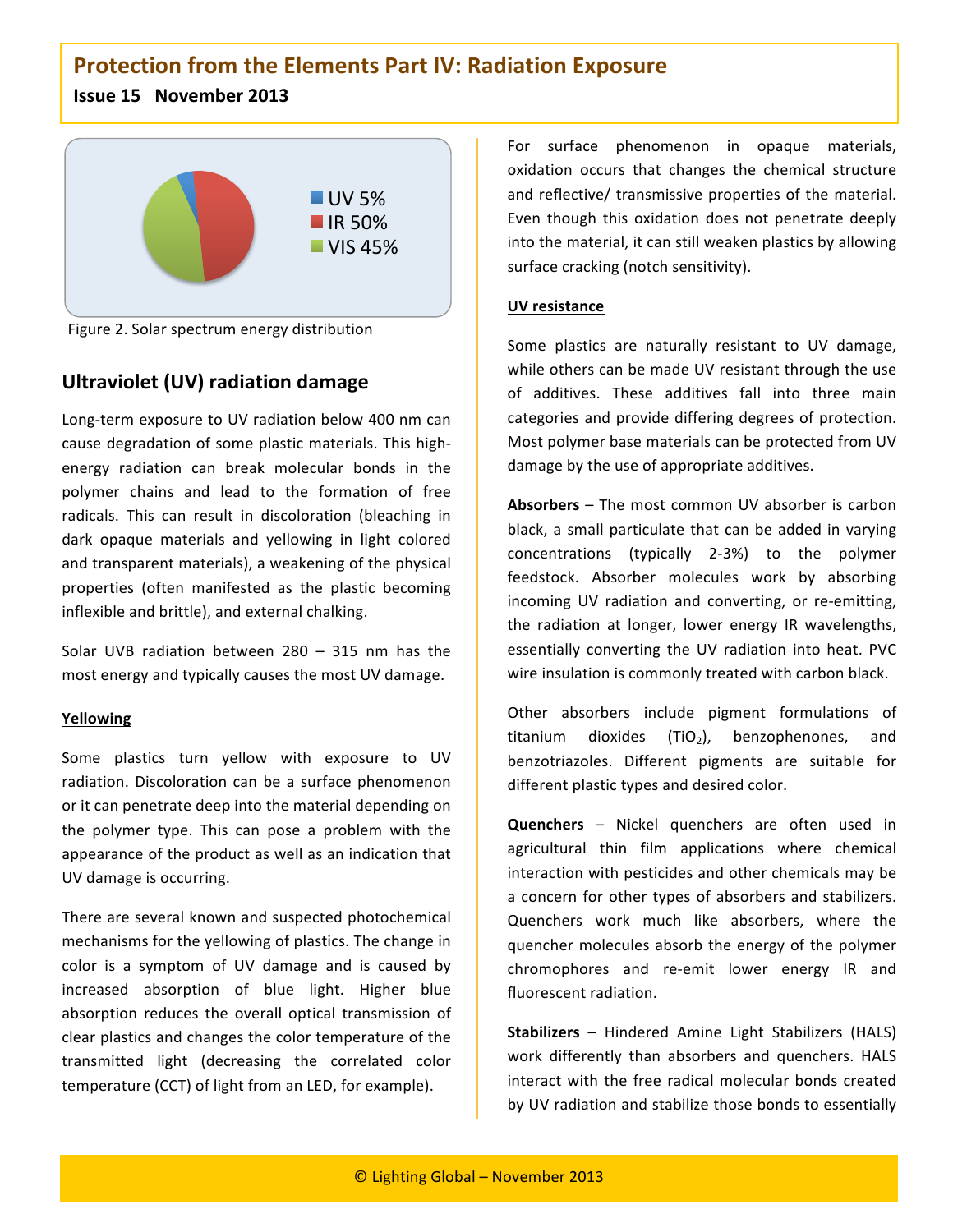# **Protection
from
the
Elements
Part
IV:
Radiation
Exposure Issue
15

November
2013**

freeze
 the
 polymer
 chain
 at
 a
 chemical
 stage
 before macroscopic
damage
results.
HALS
can
be
added
in
very small concentrations and do not change the color of the
 material.
 They
 are
 considered
 very
 effective
 for long
term
UV
resistance.

#### **O‐ring
seals**

Of the many O-ring materials, nitrile based rubbers are common and may not be the best choice for picopowered
 solar
 products.
 Buna‐N O‐rings tend
 to degrade
 from
 UV
 exposure
 and
 are
 generally considered
 a
 poor
 choice
 were
 resistance
 to weathering
is
a
material
requirement.

Neoprene
 is
 considered
 an
 inexpensive
 alternative
 to Buna‐N
 and
 does
 have
 adequate
 resistance
 to weathering.
 Other
 material
 types
 with
 good
 sunlight resistance
 are
 also
 available
 (silicone,
 EPDM, polyurethane,
 etc.)
 and
 can
 be
 chosen
 based
 on
 the particular requirement of the application where cost, compression
 set,
 durometer,
 resistance
 to
 abrasion, and
availability
play
key
roles
in
the
design
decision.

#### **Solar
thermal
heating**

All wavelengths in the solar spectrum are capable of heating
products
left
in
the
sun,
though
IR
wavelengths (~50%
of
the
energy)
are
the
largest
contributor
to
the rise
in
temperature.
Depending
on
the
thickness,
color, and
 material
 type,
 a
 product
 will
 experience
 both
 a surface temperature rise and an internal temperature rise
to
air
pockets
and
components
inside
the
enclosure (Table
 1).
 These
 daily
 thermal
 cycles
 can
 stress
 the product
 through
 mismatched
 thermal
 expansions, condensation
of
high
humidity
air,
and
delamination
of surface
coatings
and
composite
layered
structures.

The service temperature of plastics varies by polymer type
and
also
by
the
specifics
of
the
application.
Plastic parts under stress will behave differently from parts that are not stressed, and this can have implications where
 structural
 elements are
 under
 compression or tension and
 where thermal
 expansion
 between different
materials places
bending
loads
on
constrained parts.

All
polymers
have
a **glass
transition
temperature (Tg)** where
 the
 material
 undergoes
 a
 slow
 transition from a rigid microstructure to one where the polymer chains
 are
 increasingly
 able
 to
 slide
 past
 one
 another and allow the bulk material to flex and deform. Some plastics are used above their Tg and some are used below,
with
those
used
above
their
Tg
tending
to
more flexibility and toughness. Polystyrene, for example, is usually used below its Tg and so is rigid but also brittle.

The
 maximum
 service
 temperature
 of
 plastics
 varies greatly with the specific polymer blend and the load that
 the
 parts
 experience (Table
 2).
 Higher
 loads
 will lead
 to
 lower
 maximum
 service
 temperatures.
 While most plastics will tolerate the temperature gain from solar
radiation,
very
hot
solar
conditions can
potentially place parts of a plastic housing at or near the maximum service
temperature
for
a
few
hours
each
day.

The temperature gain experienced by a product, including internal air pockets and subcomponent assemblies, will vary greatly. Product geometry, color, orientation,
 and
 exposure conditions all
 play
 a
 large role in the daily thermal cycles. Experiments on picopowered
 lighting
 products performed by
 Lighting Global confirm general observations concerning the temperature rise of materials exposed to daily sunlight, and while results cannot be assumed to apply to any particular
 product, these
 observations
 can serve
 as product
design
guidelines.

|  |  |  |  | Table 1. Results of solar simulation temperature tests |  |
|--|--|--|--|--------------------------------------------------------|--|
|--|--|--|--|--------------------------------------------------------|--|

| Temperature measurements of product surfaces and |            |            |  |  |  |
|--------------------------------------------------|------------|------------|--|--|--|
| internal air pockets                             |            |            |  |  |  |
| ambient                                          | surface    | internal   |  |  |  |
| $25 - 35$ °C                                     | 55 - 70 °C | 47 - 85 °C |  |  |  |